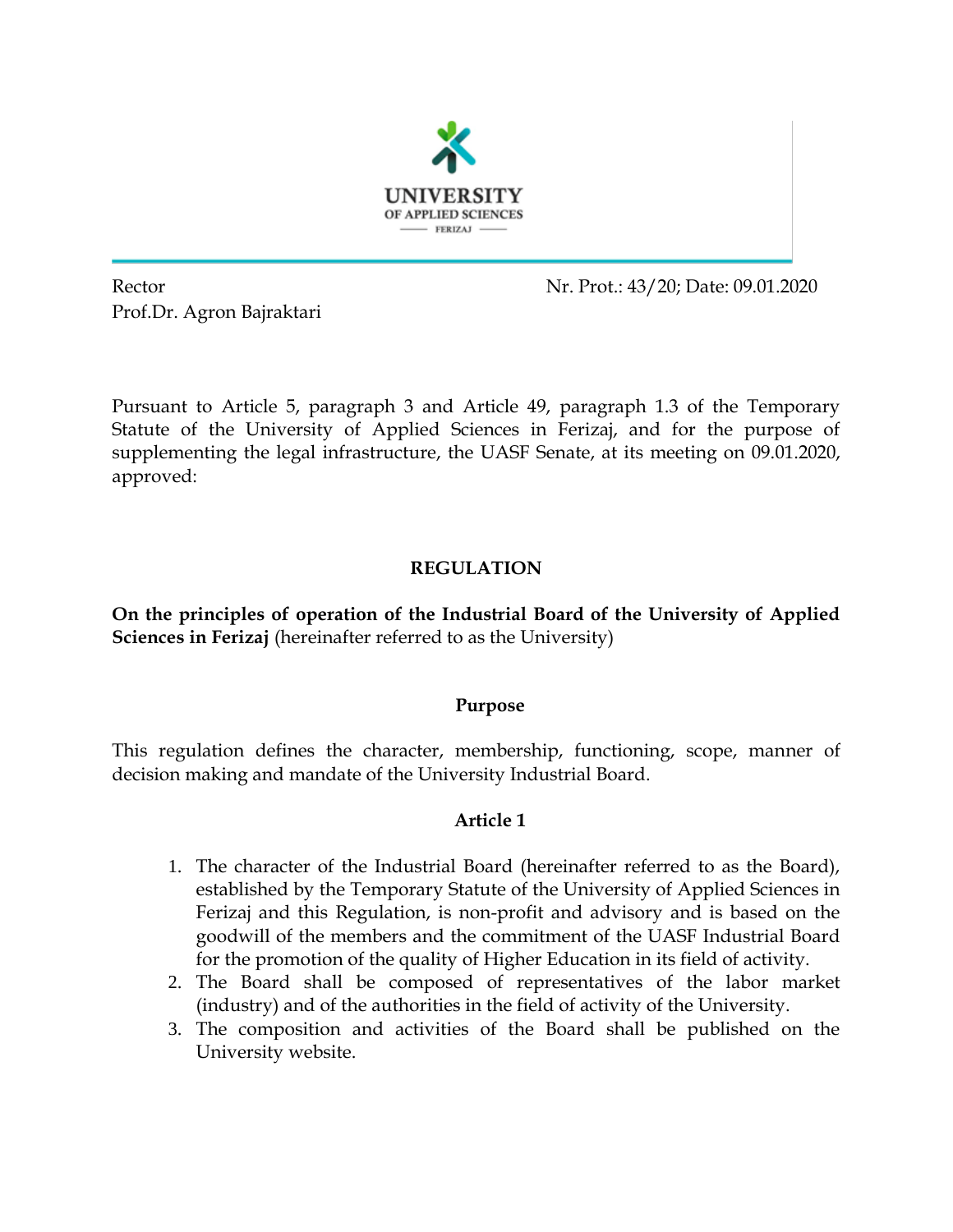### **Article 2**

- 1. The Board shall be established by the Senate of the University on the proposal of the Rector.
- 2. The Board shall consist of representatives of all enterprises and institutions with which the University has signed professional cooperation agreements.
- 3. Upon the constitution of the Board and the election of the Chairman, other members of the Board may also join.

# **Article 3**

- 1. The Board shall consist of labor market representatives who are decision makers in private or public companies as well as representatives of governmental and non-governmental authorities relevant to the University's field of activity.
- 2. Ex-officio members of the Board are the Rector (with the right to vote), Vice-Rectors and Deans of Academic Units (without the right to vote), as well as a representative from the University administration (without the right to vote).
- 3. The Rector prepares the constitutive meeting of the Board, compiles the materials related to the agenda and undertakes other activities for the running of the work of the Board.

### **Article 4**

- 1. The Board shall elect the Chairman from among the representatives of the labor market. The Chairman of the Board leads the meetings and ensures that information about the meetings is disseminated to all its members and other stakeholders.
- 2. The Board also elects Vice Presidents of the respective industries (five deputy chairman who must be from the respective faculties). These deputy chairman together with the Chairman of the Board will chair meetings and members of the respective industries.
- 3. According to this regulation good and transparent practice, the Chairman of the Board shall take care of summarizing the work reports of the Board and operationalizing its initiatives.
- 4. The Chairman of the Board shall represent it in relation to the third party. In the absence of the chairman, he/she may appoint a deputy.
- 5. The Chairman of the Board presents the work of the Board in various organizations, such as: Teaching/Scientific Council, Senate, Steering Council, higher education institutions at home and abroad, thematic workshops, etc.
- 6. The Board may set up working groups focusing on specific areas of the University's scope.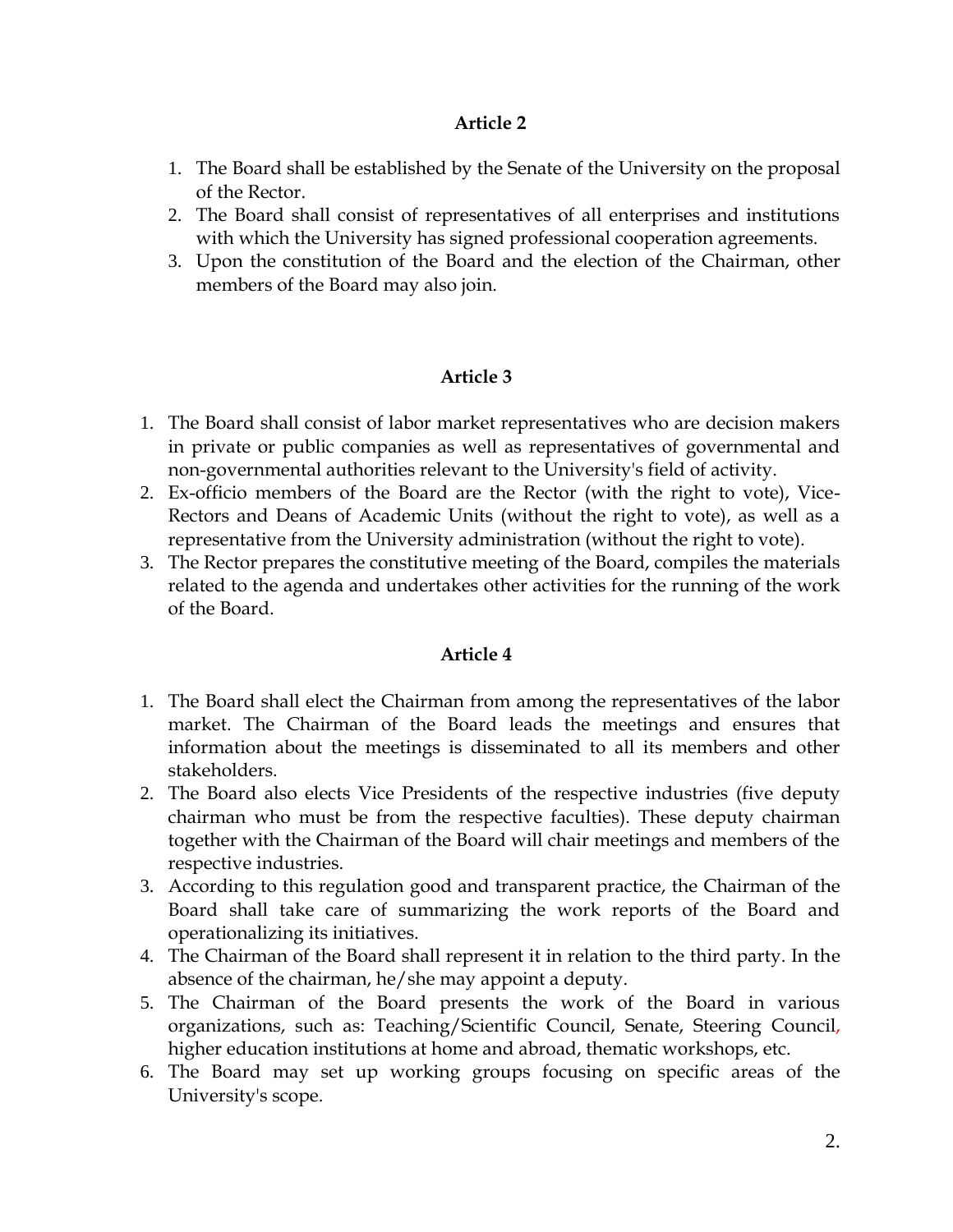7. Depending on the topics to be discussed, Board of Directors, Director of the Institute, and representatives of relevant bodies operating within the University may be invited to Board meetings without the right to vote.

### **Article 5**

- 8. The Board may suggest to the Teaching/Scientific Council and the Senate the updating of study programs as well as new academic units according to market needs.
- 9. Board members support the realization of the professional practice of University students, in accordance with the study programs.
- 10. The Board shall support the University and the labor market in the field of work in establishing joint working groups.
- 11. The Board and the University shall cooperate in scientific research, professional services, project collaborations, innovation mediation, as well as in proposals for cooperation in joint projects with the University and other partners.
- 12. Board members may provide scholarships for students as well as financial support for student and academic research projects.
- 13. The Board may also consider other matters proposed by the Rector

### **Article 6**

- 1. The Board must meet at least twice a year and at least within ten days of the beginning of the academic year and its completion.
- 2. The Board may, at the request of at least 15 members, convene extraordinary meetings attended by at least 50% of them. If the Chairman or the Deputy Chairman does not convene the meeting for any reason, the meeting may be convened under paragraph 2 of this article, but it is chaired by the oldest member attending the meeting. This meeting may be called only once in the present case.
- 3. In other cases where there are obstacles in calling and organizing the meeting, the University may exercise this right.
- 4. At the request of Members of the Industrial Board or the University, for specific cases the meeting may also be convened only with members of the industry within a program. Other members of the Industrial Board are notified by e-mail of the recommendations of the meeting.
- 5. Meetings of the Industrial Board shall be convened at least three days before the date of the meeting by the Chairman.
- 6. In the absence of the Chairman, the meetings shall be convened by one Deputy Chairman of the respective program and in other cases by the Senior Deputy Chairman. At each meeting of the Industrial Board, participants' lists are signed